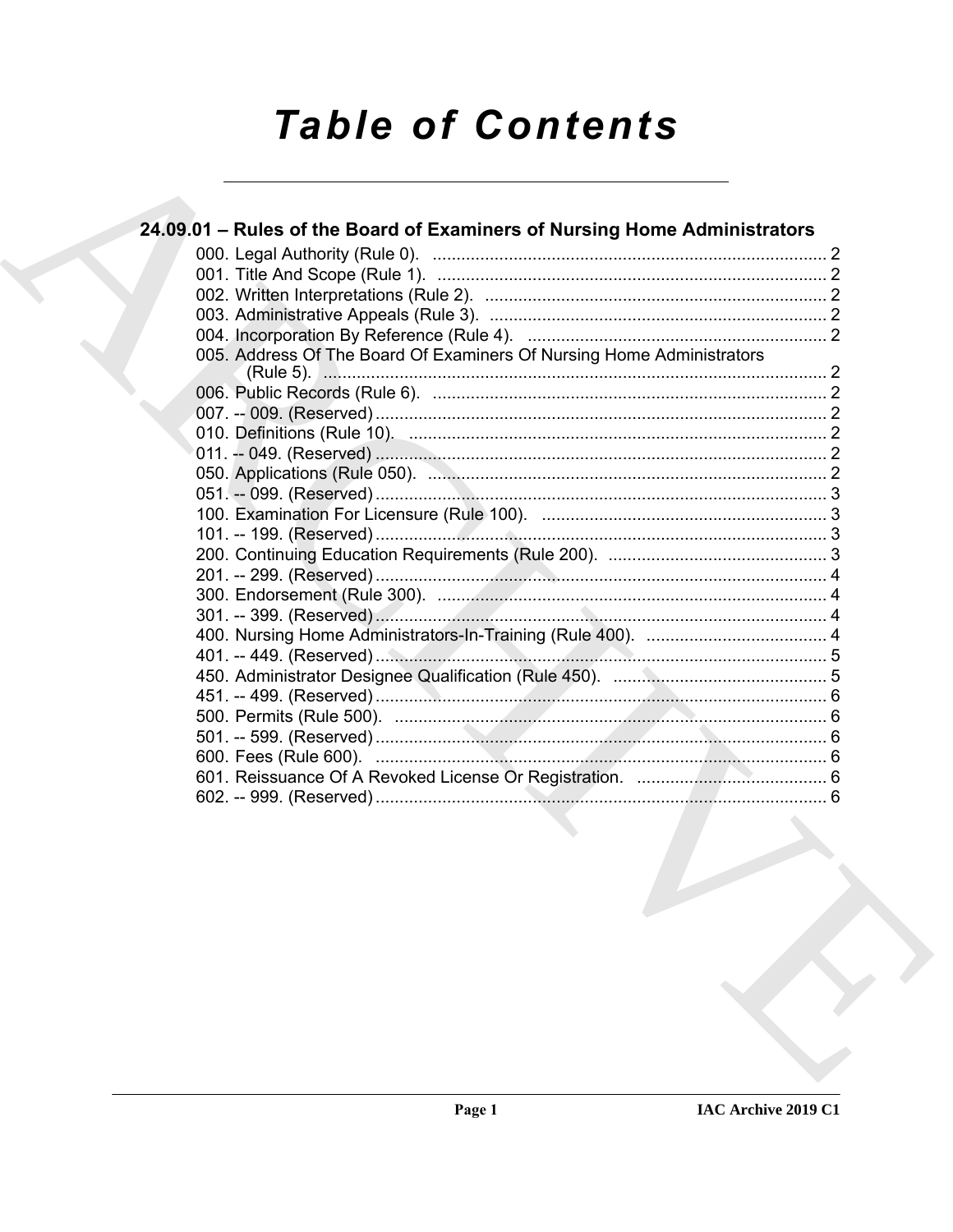#### **IDAPA 24 TITLE 09 CHAPTER 01**

### <span id="page-1-21"></span><span id="page-1-0"></span>**24.09.01 – RULES OF THE BOARD OF EXAMINERS OF NURSING HOME ADMINISTRATORS**

#### <span id="page-1-1"></span>**000. LEGAL AUTHORITY (RULE 0).**

These rules are hereby prescribed and established pursuant to the authority vested in the Board of Examiners of Nursing Home Administrators by the provisions of Section 54-1604, Idaho Code. (7-1-93) Nursing Home Administrators by the provisions of Section 54-1604, Idaho Code.

#### <span id="page-1-23"></span><span id="page-1-2"></span>**001. TITLE AND SCOPE (RULE 1).**

These rules shall be cited as IDAPA 24.09.01, "Rules of the Board of Examiners of Nursing Home Administrators."  $(7-1-93)$ 

#### <span id="page-1-24"></span><span id="page-1-3"></span>**002. WRITTEN INTERPRETATIONS (RULE 2).**

The board may have written statements that pertain to the interpretation of the rules of this chapter. Such interpretations, if any, are available for public inspection and copying at cost in the main office of the Bureau of Occupational Licenses. (3-13-02)

#### <span id="page-1-13"></span><span id="page-1-4"></span>**003. ADMINISTRATIVE APPEALS (RULE 3).**

Administrative appeals shall be governed by the Administrative Procedure Act, Title 67, Chapter 52, Idaho Code. (3-13-02)

# <span id="page-1-20"></span><span id="page-1-5"></span>**004. INCORPORATION BY REFERENCE (RULE 4).**

These rules do not incorporate by reference any document other than those sections of Idaho Code so referenced. (3-13-02)

#### <span id="page-1-12"></span><span id="page-1-6"></span>**005. ADDRESS OF THE BOARD OF EXAMINERS OF NURSING HOME ADMINISTRATORS (RULE 5).**

**24.09.01 – RULES OF THE BOARD OF EXAMINERS OF NURSING HOME ADMINISTRATORS**<br>
(III). However, a longer measure and conducted promotive reactions to the material in the formulation of the material of the stress of the stres The office of the Board of Examiners of Nursing Home Administrators is located within the Bureau of Occupational Licenses, 700 W. State Street, Boise, Idaho 83702. The Bureau is open between the hours of 8:00 a.m. and 5:00 p.m. each day except Saturdays, Sundays and holidays. The telephone number of the Board is (208) 334-3233. The Board's fax number is (208) 334-3945. The Board's e-mail address is nha@ibol.idaho.gov. The Board's official website is http://www.ibol.idaho.gov. (4-6-05)

#### <span id="page-1-22"></span><span id="page-1-7"></span>**006. PUBLIC RECORDS (RULE 6).**

The records associated with the Board of Examiners of Nursing Home Administrators are subject to the provisions of the Idaho Public Records Act, Title 74, Chapter 1, Idaho Code. (3-13-02)

### <span id="page-1-8"></span>**007. -- 009. (RESERVED)**

#### <span id="page-1-16"></span><span id="page-1-9"></span>**010. DEFINITIONS (RULE 10).**

<span id="page-1-17"></span>**01. Board**. The Board of Examiners of Nursing Home Administrators as prescribed in Section 54- 1601, Idaho Code. (7-1-93)

<span id="page-1-18"></span>**02. Bureau**. The Bureau of Occupational Licenses as prescribed in Sections 54-1603 and 67-2602, Idaho Code. (3-13-02)

<span id="page-1-19"></span>**03. NAB**. NAB shall mean the national association of boards of examiners for nursing home administrators. (4-6-05)

#### <span id="page-1-10"></span>**011. -- 049. (RESERVED)**

<span id="page-1-14"></span><span id="page-1-11"></span>**050. APPLICATIONS (RULE 050).**

Applications will be on forms approved by the Board. (4-6-05) (4-6-05)

<span id="page-1-15"></span>**01. Board Consideration**. No application will be considered for any action unless accompanied by the appropriate fees and until the required supporting documentation is received by the Bureau. (4-6-05)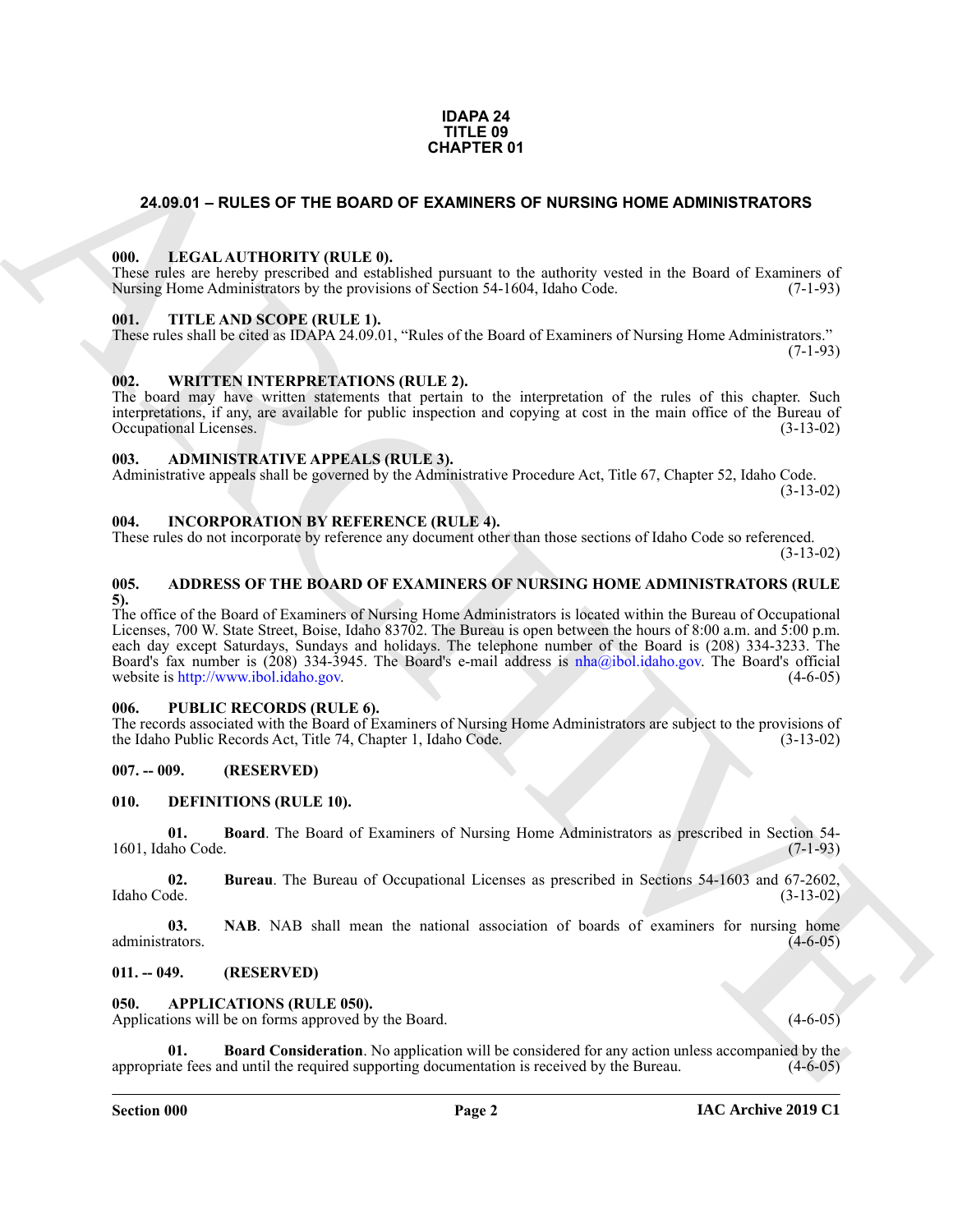# *Bureau of Occupational Licenses*

<span id="page-2-4"></span>**02. Filing Deadline**. Applications received less than seven (7) days prior to a Board meeting may be held over to the next meeting. (4-11-19)

<span id="page-2-5"></span>**03. Lack of Activity**. Applications on file with the Board that lack activity for any period of twelve (12) months shall be deemed denied and terminated upon thirty (30) days written notice unless good cause is demonstrated to the Board.  $(4-11-19)$ demonstrated to the Board.

# <span id="page-2-0"></span>**051. -- 099. (RESERVED)**

# <span id="page-2-11"></span><span id="page-2-1"></span>**100. EXAMINATION FOR LICENSURE (RULE 100).**

<span id="page-2-14"></span>**01. Examination Fee**. The examination fee for the national examination shall be in the amount as determined by the National Association of Board of Examiners of Nursing Home Administrators and shall be paid to the entity administering said examination. The examination fee is in addition to the license fee provided for in Section 54-1604, sub-paragraph (g), Idaho Code. (3-10-00)

<span id="page-2-15"></span><span id="page-2-12"></span>**02. Good Moral Character**. Evidence of good moral character on the application form is to be signed by two (2) reputable individuals not more than one (1) of which may be a minister, priest, rabbi, or their equivalent and neither shall be members of the applicant's family. (7-1-93)

**Extracted the Contract of Alternal Contract Contract of Alternal Contract of Alternal Contract of Alternal Contract of Alternal Contract of Alternal Contract of Alternal Contract of Alternal Contract of Alternal Contract 03. Content of Exam, Passing Scores**. The examination shall be that issued by the National Association of Board of Examiners of Nursing Home Administrators, and an examination pertaining to Idaho law and rules governing nursing homes. The passing of the National Association of Board of Examiners of Nursing Home Administrators examination shall be the scale score passing point as established by NAB. The passing score of the Idaho Laws and Rules Examination shall be seventy-five percent (75%). Idaho Laws and Rules Examination shall be seventy-five percent  $(75%)$ .

<span id="page-2-13"></span>Date and Location of Exam. Examinations shall be held at the location and at the times determined by the entity administering the national examination. The state examination shall be a take-home examination and be returned to the Board upon submission of the application. The applicant shall further certify to the Board that he or she has reviewed, understands, and will abide by the state laws and rules governing Nursing Home Administrators and facilities. (3-10-00)

<span id="page-2-16"></span>**05.** Suitability Requirements. An applicant shall be deemed to have met the suitability requirements to in Section 54-1605. Idaho Code, by compliance with sub-paragraphs 2 or 3 of that section. (7-1-93) referred to in Section 54-1605, Idaho Code, by compliance with sub-paragraphs 2 or 3 of that section.

# <span id="page-2-2"></span>**101. -- 199. (RESERVED)**

# <span id="page-2-6"></span><span id="page-2-3"></span>**200. CONTINUING EDUCATION REQUIREMENTS (RULE 200).**

<span id="page-2-8"></span>**01. Educational Requirements**. In order to qualify as continuing education, a seminar or course of study must be relevant to nursing home administration as determined by the Board and sponsored by accredited universities or colleges, State or National health related associations, and/or approved by NCERS (National Continuing Education Review Service). (4-11-19) Continuing Education Review Service).

<span id="page-2-9"></span>**02. Renewal of License**. Applicants for renewal of license shall be required to complete a minimum of twenty (20) clock hours of courses approved under Subsection 200.01 within the preceding twelve-month (12) period. Licensees shall not be required to comply with this requirement during the first year in which they become licensed under this chapter. (4-11-19) licensed under this chapter.

<span id="page-2-10"></span>**03. Waiver**. The Board may waive the requirements of this rule for reasons of individual hardship including health or other good cause. The licensee should request the waiver in advance of renewal and must provide any information requested by the Board to assist in substantiating hardship cases. This waiver is granted at the sole discretion of the Board. (4-11-19)

<span id="page-2-7"></span>**04. Carryover of Continuing Education Hours**. Continuing education hours not claimed in the current renewal year may be claimed in the next renewal year. A maximum of twenty (20) hours may be carried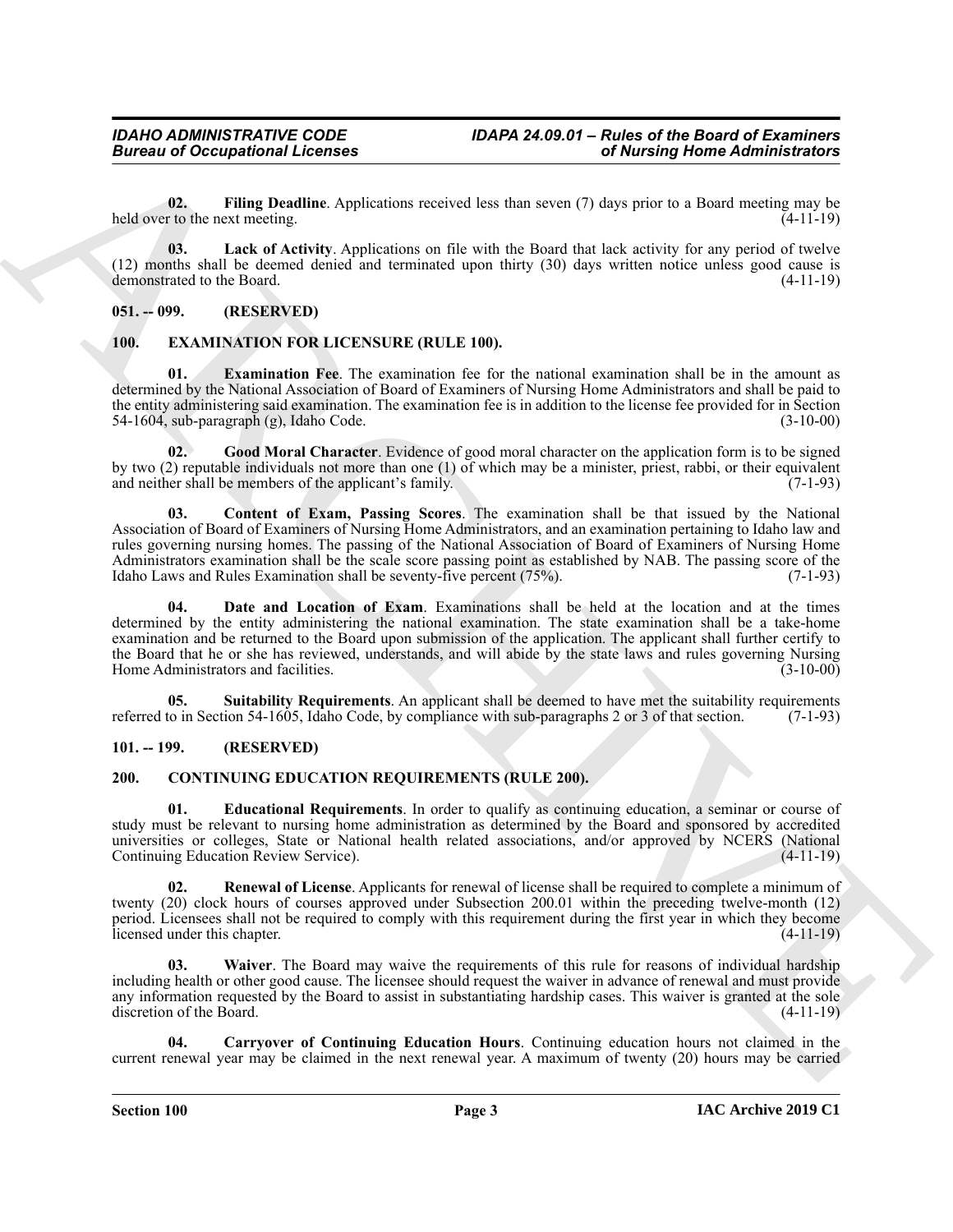forward from the immediately preceding year, and may not be carried forward more than one (1) renewal year. (4-11-19)

### <span id="page-3-0"></span>**201. -- 299. (RESERVED)**

#### <span id="page-3-4"></span><span id="page-3-1"></span>**300. ENDORSEMENT (RULE 300).**

Each applicant for licensure by endorsement shall be required to document compliance with each of the following requirements. (4-6-05) requirements. (4-6-05)

**01. A Valid License**. Hold a valid and current nursing home administrator license issued in another  $s$  state.  $(4-6-05)$ 

#### <span id="page-3-8"></span><span id="page-3-5"></span>**02. Experience/Education**. (3-30-07)

**a.** One thousand (1,000) hours of experience as an administrator in training in another state; or (4-11-19)

**b.** A total of one thousand (1,000) hours of combined experience obtained in an administrator in training program and from practical experience as an administrator in another state; or (4-11-19)

**c.** A master's degree in health administration related to long-term care from an accredited institution; (3-30-07) or  $(3-30-07)$ 

**d.** A master's degree in health administration from an accredited institution and one (1) year management experience in long-term care. (3-30-07)

**03. Criminal History**. Has not been found guilty or convicted or received a withheld judgment or suspended sentence for any felony or any crime involving moral turpitude or received discipline for a license offense<br>(4-6-05) (4-6-05) in any state.  $(4-6-05)$ 

<span id="page-3-10"></span><span id="page-3-9"></span><span id="page-3-7"></span>**04. National Examination**. Has taken and successfully passed the NAB examination. (4-6-05)

<span id="page-3-6"></span>**05. State Examination**. Has taken and successfully completed the state of Idaho examination.(4-6-05)

**06. Affidavit**. Has certified under oath to abide by the laws and rules governing the practice of nursing home administration in Idaho. (4-6-05)

# <span id="page-3-2"></span>**301. -- 399. (RESERVED)**

# <span id="page-3-12"></span><span id="page-3-11"></span><span id="page-3-3"></span>**400. NURSING HOME ADMINISTRATORS-IN-TRAINING (RULE 400).**

<span id="page-3-13"></span>**01. Supervised Hour Requirements**. An individual must successfully complete one thousand (1,000) hours under the direct supervision of a licensed nursing home administrator in compliance with Section 54-1610, Idaho Code, and these rules in order to be eligible to take the examination. (4-11-19) Idaho Code, and these rules in order to be eligible to take the examination.

Biomas of Occupations I Leonards<br>
Sources of Occupations I Leonards<br>
Sources of the MISSIN PROPERTY and the state of the MISSIN PROPERTY (11-19)<br>
ARCHIVE SURFACE UP (11-19)<br>
ARCHIVE SURFACE UP (11-19)<br>
ARCHIVE SURFACE UP **02. Trainees**. A trainee must work on a full time basis in any capacity in an Idaho licensed nursing home setting. Full time shall be at least a thirty-two (32) hour per week work schedule with consideration for normal leave taken. (4-11-19)

**a.** Each trainee shall register with the Board as a Nursing Home Administrator-In-Training (AIT) by submitting an application provided by the Board together with the required fee. The effective date of each AIT program shall be the date the Board approves the application. (3-13-02)

**b.** Reports for those trainees employed in a nursing home must be submitted to the Board after completion of each five hundred (500) hour increment and reflect that the preceptor of the trainee has instructed, assisted and given assignments as deemed necessary to fulfill the requirements of Subsection 400.03. (4-11-19)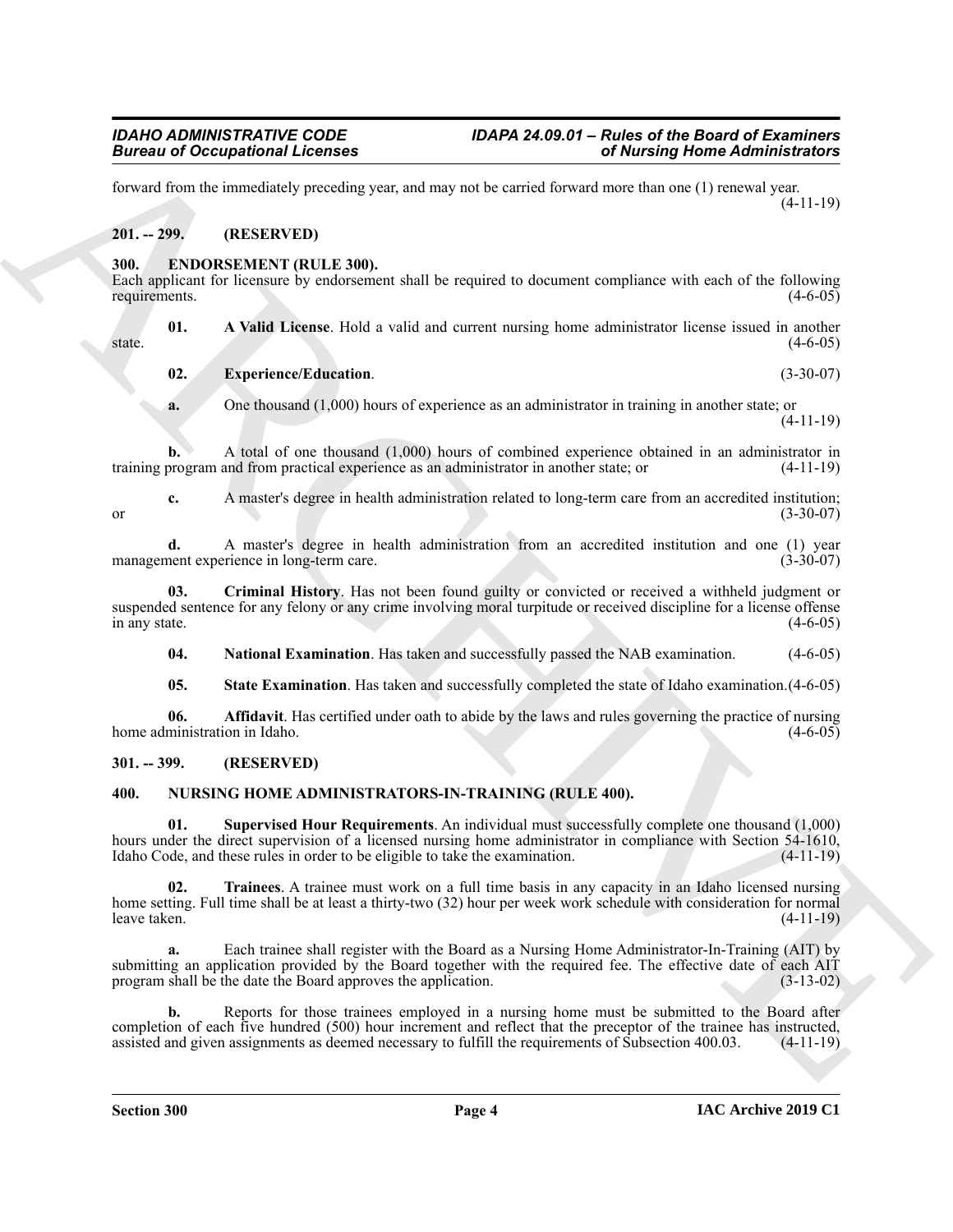# *Bureau of Occupational Licenses*

# <span id="page-4-6"></span>*IDAHO ADMINISTRATIVE CODE IDAPA 24.09.01 – Rules of the Board of Examiners*

|                                      | <b>Bureau of Occupational Licenses</b>                                                                                                                                                                                                                                                                                                                                                                                                                                                                                                                                                                                                                                                  | of Nursing Home Administrators |  |
|--------------------------------------|-----------------------------------------------------------------------------------------------------------------------------------------------------------------------------------------------------------------------------------------------------------------------------------------------------------------------------------------------------------------------------------------------------------------------------------------------------------------------------------------------------------------------------------------------------------------------------------------------------------------------------------------------------------------------------------------|--------------------------------|--|
| 03.                                  | Nursing Home Administrator-in-Training Requirements. A Nursing Home Administrator-in-<br>Training shall be required to train in all domains of nursing home administration including the following:                                                                                                                                                                                                                                                                                                                                                                                                                                                                                     | $(4-7-11)$                     |  |
| a.                                   | Resident Care Management.                                                                                                                                                                                                                                                                                                                                                                                                                                                                                                                                                                                                                                                               | $(7-1-98)$                     |  |
| b.                                   | Personnel Management.                                                                                                                                                                                                                                                                                                                                                                                                                                                                                                                                                                                                                                                                   | $(7-1-93)$                     |  |
| c.                                   | Financial Management.                                                                                                                                                                                                                                                                                                                                                                                                                                                                                                                                                                                                                                                                   | $(7-1-93)$                     |  |
| d.                                   | Environmental Management.                                                                                                                                                                                                                                                                                                                                                                                                                                                                                                                                                                                                                                                               | $(7-1-98)$                     |  |
| e.                                   | Meeting Regulations and Governing Entities Directives.                                                                                                                                                                                                                                                                                                                                                                                                                                                                                                                                                                                                                                  | $(7-1-98)$                     |  |
| f.                                   | Organizational Management.                                                                                                                                                                                                                                                                                                                                                                                                                                                                                                                                                                                                                                                              | $(7-1-98)$                     |  |
|                                      | Completion of a specialized course of study in nursing home long-term health care administration<br>approved by NAB or otherwise approved by the Board.                                                                                                                                                                                                                                                                                                                                                                                                                                                                                                                                 | $(4-6-05)$                     |  |
| 04.                                  | <b>Facility Administrator</b> . The trainee must spend no less than thirty-two (32) hours a month with<br>the preceptor in a training and/or observational situation in the six $(6)$ domains of nursing home administration as<br>outlined in Subsection 400.03. Time spent with the preceptor must be in addition to the full time work that the trainee<br>must perform under Subsection 400.02, unless the Administrator-in-Training role is designated as a full time training<br>position. Collectively, during the training period, reports must reflect particular emphasis on all six (6) domains of<br>nursing home administration during the time spent in the nursing home. | $(4-11-19)$                    |  |
| 05.                                  | <b>Preceptor Certification.</b>                                                                                                                                                                                                                                                                                                                                                                                                                                                                                                                                                                                                                                                         | $(7-1-93)$                     |  |
| a.                                   | A nursing home administrator who serves as a preceptor for a nursing home administrator-in-<br>training must be certified by the Board of Examiners of Nursing Home Administrators. The Board will certify the<br>Idaho licensed nursing home administrator to be a preceptor who:                                                                                                                                                                                                                                                                                                                                                                                                      | $(7-1-98)$                     |  |
|                                      | Is currently practicing as a nursing home administrator and who has practiced a minimum of two<br>(2) consecutive years as a nursing home administrator; and                                                                                                                                                                                                                                                                                                                                                                                                                                                                                                                            | $(7-1-98)$                     |  |
| ii.<br>Board.                        | Who successfully completes a six (6) clock hour preceptor orientation course approved by the                                                                                                                                                                                                                                                                                                                                                                                                                                                                                                                                                                                            | $(7-1-93)$                     |  |
| b.<br>outlined in Subsection 400.03. | The orientation course will cover the philosophy, requirements and practical application of the<br>nursing home administrator-in-training program and a review of the six (6) phases of nursing home administration as                                                                                                                                                                                                                                                                                                                                                                                                                                                                  | $(7-1-93)$                     |  |
| c.                                   | The preceptor must be re-certified by the Board every ten $(10)$ years.                                                                                                                                                                                                                                                                                                                                                                                                                                                                                                                                                                                                                 | $(4-7-11)$                     |  |
| $401. - 449.$                        | (RESERVED)                                                                                                                                                                                                                                                                                                                                                                                                                                                                                                                                                                                                                                                                              |                                |  |
| 450.                                 | ADMINISTRATOR DESIGNEE QUALIFICATION (RULE 450).<br>In order to practice as an administrator designee, an individual shall register with the Board as an Administrator<br>Designee by submitting an application and providing documentation of each the following requirements.                                                                                                                                                                                                                                                                                                                                                                                                         | $(3-13-02)$                    |  |
| 01.                                  | <b>Good Moral Character.</b>                                                                                                                                                                                                                                                                                                                                                                                                                                                                                                                                                                                                                                                            | $(3-13-02)$                    |  |
| a.                                   | Submit references of good moral character from not less than three (3) persons other than relatives.                                                                                                                                                                                                                                                                                                                                                                                                                                                                                                                                                                                    | $(3-13-02)$                    |  |
| b.<br>turpitude.                     | Certify they have not been found guilty or convicted of a felony or a misdemeanor involving moral                                                                                                                                                                                                                                                                                                                                                                                                                                                                                                                                                                                       | $(3-13-02)$                    |  |
|                                      |                                                                                                                                                                                                                                                                                                                                                                                                                                                                                                                                                                                                                                                                                         |                                |  |

#### <span id="page-4-7"></span><span id="page-4-5"></span>**05. Preceptor Certification**. (7-1-93)

#### <span id="page-4-0"></span>**401. -- 449. (RESERVED)**

#### <span id="page-4-2"></span><span id="page-4-1"></span>**450. ADMINISTRATOR DESIGNEE QUALIFICATION (RULE 450).**

#### <span id="page-4-4"></span><span id="page-4-3"></span>**01. Good Moral Character**. (3-13-02)

**IAC Archive 2019 C1**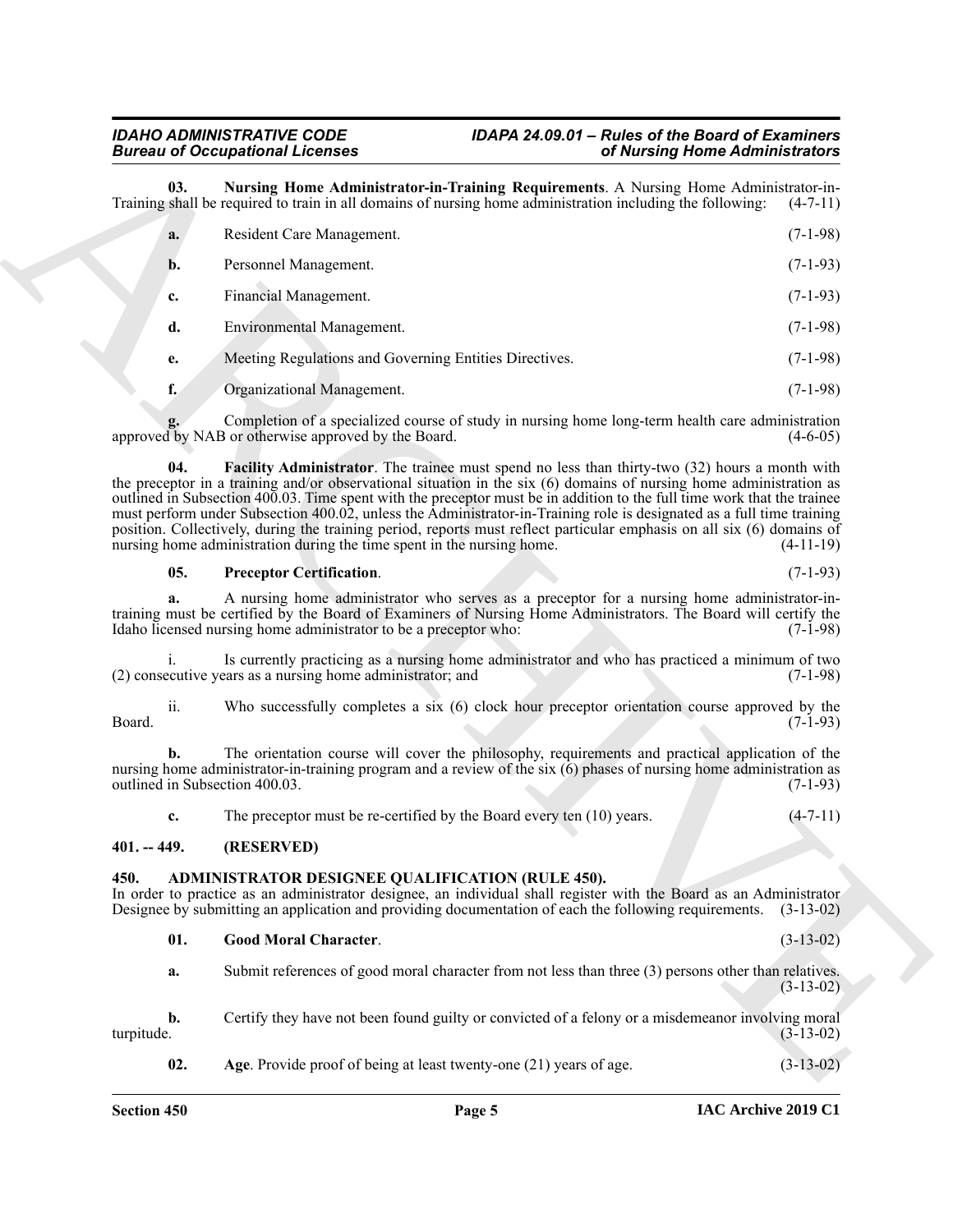<span id="page-5-8"></span><span id="page-5-7"></span>

| 03. | <b>Education.</b> Provide proof of either: | $(3-13-02)$ |
|-----|--------------------------------------------|-------------|
|-----|--------------------------------------------|-------------|

### <span id="page-5-6"></span><span id="page-5-0"></span>**451. -- 499. (RESERVED)**

### <span id="page-5-16"></span><span id="page-5-14"></span><span id="page-5-1"></span>**500. PERMITS (RULE 500).**

#### <span id="page-5-15"></span><span id="page-5-2"></span>**501. -- 599. (RESERVED)**

# <span id="page-5-12"></span><span id="page-5-10"></span><span id="page-5-9"></span><span id="page-5-3"></span>**600. FEES (RULE 600).**

|               | <b>Bureau of Occupational Licenses</b>                                                                                                                                                                                                                                                                                                                                  | of Nursing Home Administrators |
|---------------|-------------------------------------------------------------------------------------------------------------------------------------------------------------------------------------------------------------------------------------------------------------------------------------------------------------------------------------------------------------------------|--------------------------------|
| 03.           | Education. Provide proof of either:                                                                                                                                                                                                                                                                                                                                     | $(3-13-02)$                    |
| a.            | A bachelors degree from an approved college or university, or                                                                                                                                                                                                                                                                                                           | $(3-13-02)$                    |
|               | Two (2) years of satisfactory practical experience in nursing home administration or a related<br>health administration area for each year of the required education as set forth in Section 54-1605(3), Idaho Code;                                                                                                                                                    | $(3-13-02)$                    |
| 04.           | <b>Experience</b> . Provide proof of having one (1) year of management experience in a skilled nursing<br>facility. Experience documented in Subsection 450.03.b. may also be used to meet this requirement.                                                                                                                                                            | $(3-13-02)$                    |
| 05.           | Authorization. Submit an agreement signed by an Idaho Licensed Nursing Home Administrator<br>who will act as a consultant to assist the designee in administrating the facility.                                                                                                                                                                                        | $(3-13-02)$                    |
| $451. - 499.$ | (RESERVED)                                                                                                                                                                                                                                                                                                                                                              |                                |
| 500.          | PERMITS (RULE 500).                                                                                                                                                                                                                                                                                                                                                     |                                |
| 01.           | Requirements for Issuance. A temporary permit may be issued upon submission of an<br>endorsement application evidencing a license in good standing in another state and payment of fees. The permit shall<br>be valid until the Board acts upon their endorsement application. No more than one (1) temporary permit may be<br>granted to any applicant for any reason. | $(4-11-19)$                    |
| 02.           | Issuance of a Temporary Permit Does Not Obligate the Board. Issuance of a temporary permit<br>does not obligate the board to subsequently issue a license. Issuance of a subsequent license depends upon a<br>successful application to the Board.                                                                                                                      | $(7-1-98)$                     |
| $501. - 599.$ | (RESERVED)                                                                                                                                                                                                                                                                                                                                                              |                                |
| 600.          | FEES (RULE 600).                                                                                                                                                                                                                                                                                                                                                        |                                |
| 01.           | Original License and Annual Renewal Fee.                                                                                                                                                                                                                                                                                                                                | $(3-13-02)$                    |
| a.            | Original license fee -- two hundred dollars (\$200).                                                                                                                                                                                                                                                                                                                    | $(4-6-15)$                     |
| b.            | Annual renewal fee -- two hundred dollars (\$200).                                                                                                                                                                                                                                                                                                                      | $(4-6-15)$                     |
| 02.           | <b>Application Fees.</b>                                                                                                                                                                                                                                                                                                                                                | $(3-10-00)$                    |
| a.            | Original application fee -- two hundred dollars (\$200).                                                                                                                                                                                                                                                                                                                | $(4-6-15)$                     |
| b.            | Endorsement application fee -- two hundred dollars (\$200).                                                                                                                                                                                                                                                                                                             | $(4-6-15)$                     |
| 03.           | <b>Temporary Fee.</b>                                                                                                                                                                                                                                                                                                                                                   | $(3-13-02)$                    |
| a.            | Temporary permit fee -- one hundred dollars (\$100).                                                                                                                                                                                                                                                                                                                    | $(3-13-02)$                    |
| b.            | Administrator-In-Training registration fee -- one hundred dollars (\$100).                                                                                                                                                                                                                                                                                              | $(3-13-02)$                    |
|               | License Reinstatement Fee. License reinstatement fee -- one hundred dollars (\$100).                                                                                                                                                                                                                                                                                    | $(3-13-02)$                    |
| 04.           |                                                                                                                                                                                                                                                                                                                                                                         |                                |
| 601.          | REISSUANCE OF A REVOKED LICENSE OR REGISTRATION.<br>Application for the re-issuance of a license shall be made on the same form as an applicant for an original license and<br>submit to a special examination at the discretion of the Board.                                                                                                                          | $(7-1-98)$                     |

### <span id="page-5-17"></span><span id="page-5-13"></span><span id="page-5-11"></span><span id="page-5-4"></span>Application for the re-issuance of a license shall be made on the same form as an applicant for an original license and submit to a special examination at the discretion of the Board. (7-1-98) submit to a special examination at the discretion of the Board.

# <span id="page-5-5"></span>**602. -- 999. (RESERVED)**